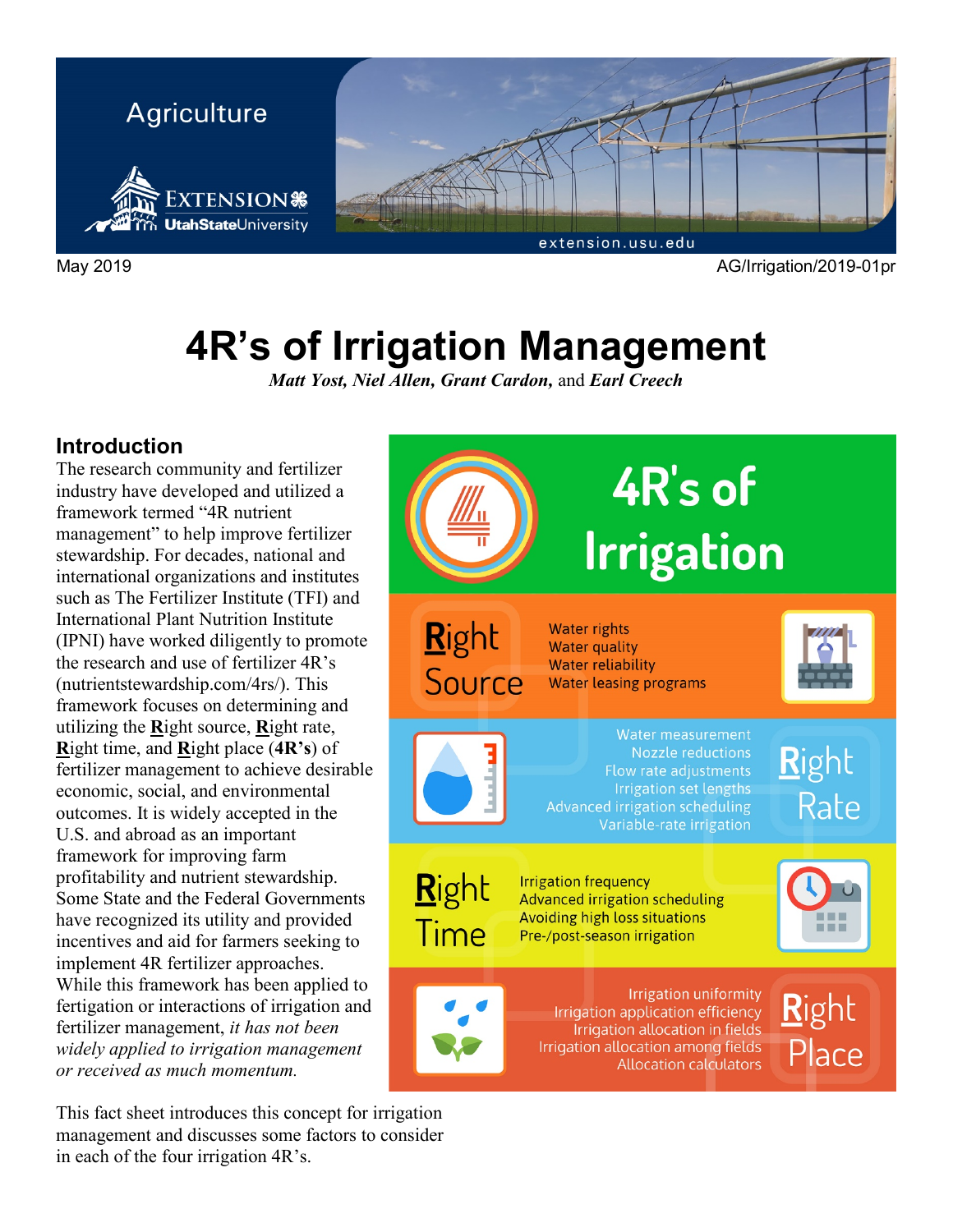

## **RIGHT SOURCE**

Irrigation source is often one of the most difficult aspects of irrigation management to change. The two main

sources of irrigation water in Utah and many other states are groundwater and surface water (direct flow and/or reservoir storage). One of the first steps in **R**ight source management would be to determine the legal extent, reliability, and duration of your water rights (Reid et al., 2008). Consideration should also be given to the date of a water right. In a drought or water shortage, junior water rights, those with a later appropriations date, may have deliveries reduced before senior water rights. Furthermore, the salinity and quality of water (Hopkins et al., 2007), and how it might be affected during drought or by other external factors or events needs to be considered.

Another step in **R**ight source management would be to determine whether there may be the possibility of purchasing or leasing water shares to help reduce impacts of drought. If this is possible, *carefully* consider all aspects, including cost, and limitations of a water share or right before purchasing. Growers have reported cases where misconceptions have led to purchases of invalid or inadequate water rights. Consider consulting with your state Division of Water Rights when purchasing water to ensure that proper procedures are followed. Several states (including Utah) are also exploring options for water leasing programs where water could be transferred among rural and urban consumers. Such programs may provide additional relief during periods of extended drought, and provide greater flexibility in managing water supplies.



#### **RIGHT RATE**

Modifying irrigation rates is usually one of the simplest and most inexpensive ways to improve water management. The first step to selecting the **R**ight

rate is water measurement and monitoring. The importance of this cannot be overstated. *Inaccurate water measurements will thwart almost all other efforts to refine irrigation management*. See additional resources for more information on proper water monitoring methods (Heaton et al., 2011).

Irrigation rates usually can be easily modified by changing flow rates, irrigation set lengths, nozzle size, and other methods. The premise of the **R**ight rate is to apply a rate that does not exceed soil intake rates, does not exceed the maximum soil water depletion between irrigations, and meets ET demand (Peters, 2012; Andales, 2014). This approach will reduce or prevent runoff and unnecessary water losses. Several methods exist for determining the **R**ight rate of irrigation to apply. These include:

- Monitoring soil moisture by hand using the feel method, or with a variety of soil moisture sensors. For a guide on types and applications of soil moisture sensors see Maughan et al., 2015.
- Irrigation scheduler systems that utilize weather data to estimate ET, calculate water balances, and recommend irrigation rates according to maximum allowable depletion. The Washington State University Irrigation Scheduler is one of the most widely used free programs in the Intermountain West (weather.wsu.edu/is/).
- Commercial programs that utilize crop growth models, soil characteristics, and ET estimated from satellite or aerial imagery. These are mainly available for use with pivot irrigation. A few of the available programs and services, among many, include the FieldNet Advisor by Lindsay Corporation and the Variable Rate Irrigation software by Crop Metrics. Many of these programs have the ability to send prescriptions directly to pivots for autonomous irrigation.

Utilizing some or many of these approaches should help guide **R**ight irrigation rates. Where feasible and economical, consider utilizing variable-rate irrigation technology for pivots and linears such as speed (on nearly all newer pivots or linears) or full zone control options. While most center pivots sold today have speed control capability, *few growers report utilizing its capabilities to apply variable irrigation rates across fields*. Key to any variablerate irrigation strategy is developing correct and evolving prescriptions. Most variable-rate irrigations are based on irrigation zones that are developed using various combinations of soil data (soil moisture, soil type), yield maps, weather data, and farmer experience. Ensure that investments in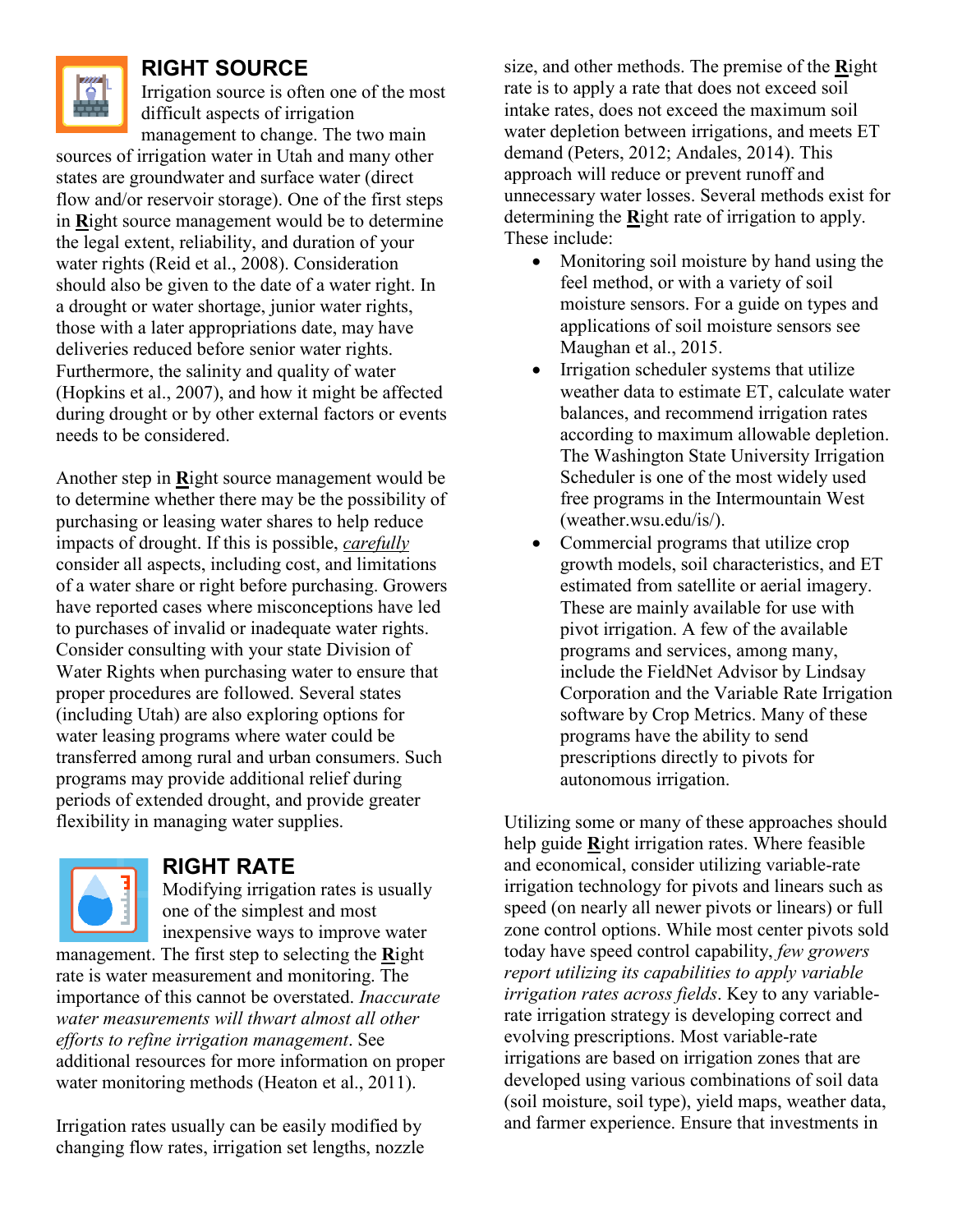variable-irrigation technology are feasible and economical.



## **RIGHT TIME**

**R**ight time is directly connected to the **R**ight rate because rate is determined by both amount and frequency (time).

Irrigating with the proper frequency and amount can improve irrigation efficiency by decreasing deep percolation below the root zone and runoff. If your irrigations are frequent and at low rates, consider irrigating with more water (without increasing deep percolation and runoff) and less often to promote deeper roots. Utilizing advanced irrigation scheduling methods described above such as soil moisture sensors, ET models, and/or variable irrigation programs also help refine irrigation schedules.

If feasible, turn off sprinkler irrigation systems during high wind speed events. Before turning off an irrigation system when using a load control program or during high wind events, consideration should be given to the capacity of the system to catchup during times when the system was shut down. Be aware that **R**ight time management is sometimes constrained by the timing of water availability and irrigation delivery systems. However, opportunities to refine irrigation schedules likely still exist for most applications that deal with these type of constraints. If you have a choice, consider using water when it provides the most benefit to crops. For example, utilize early water for pasture, alfalfa, and small grains, or apply more pre- or post-season water if it is available to build soil profile moisture.



## **RIGHT PLACE**

Three major factors to consider for **R**ight irrigation placement include:

- irrigation uniformity (how evenly the irrigation water is applied);
- irrigation application efficiency (how much diverted water is stored in the root zone); and
- irrigation allocation within and among fields.

Irrigation uniformity is *key* to effective irrigation applications. It generally increases as irrigation is

applied closer to the crop canopy or soil surface, and is highly influenced by the irrigation system used. Other non-uniformity issues commonly arise when pressurized irrigation systems are not well maintained (Selker, 2004), or when land is not leveled or does not drain well in non-pressured systems.

Irrigation systems also heavily influence irrigation application efficiency, or the amount of applied water that becomes available to crops. Application efficiency increases when evaporation, wind drift, runoff, and other losses are reduced. Flood irrigation is generally on the low spectrum of application efficiency, with subsurface drip irrigation on the high end. Pivots and linear have the most options for irrigation packages. Four general package categories include mid-elevation spray application (MESA), low-elevation spray application (LESA), low-energy precision application (LEPA), and mobile drip irrigation (MDI) (Kisekka et al., 2017). The later three methods can have up to 10-30% greater application efficiency than MESA, and some of the three can approach the efficiency of subsurface drip irrigation (Amossen et al., 2011). Explore most feasible and economic options and *be aware that application efficiencies of these technologies can vary based on field conditions*. No one system has the best efficiency in all environments.

The general guideline for allocation of limited water supplies is to give priority to the most productive and/or water efficient areas within or among fields first. In reality, water allocation decisions can be much more complicated. Refer to calculators that have been developed to assist irrigators in making complex allocations such as the Crop Water Allocator developed at Kansas State University (Klocke et al., 2006; Aguilar, 2014) or the University of Idaho ET Planner (Neibling, 2006).

## **References**

Aguilar, J. 2014. Crop Water Allocator. Managing Extreme and Extended Drought on the Farm and Ranch Conference. Garden City, KS. 9 Jan. 2014. Available at: http://www.bae.ksu.edu/mobileirrigationlab/cr op-water-allocator

Amosson, S., L. Almas, J. Girase, N. Kinney, B. Guerrero, K. Vimlesh and T. Marek. 2011. economics of irrigation systems. B-6113,